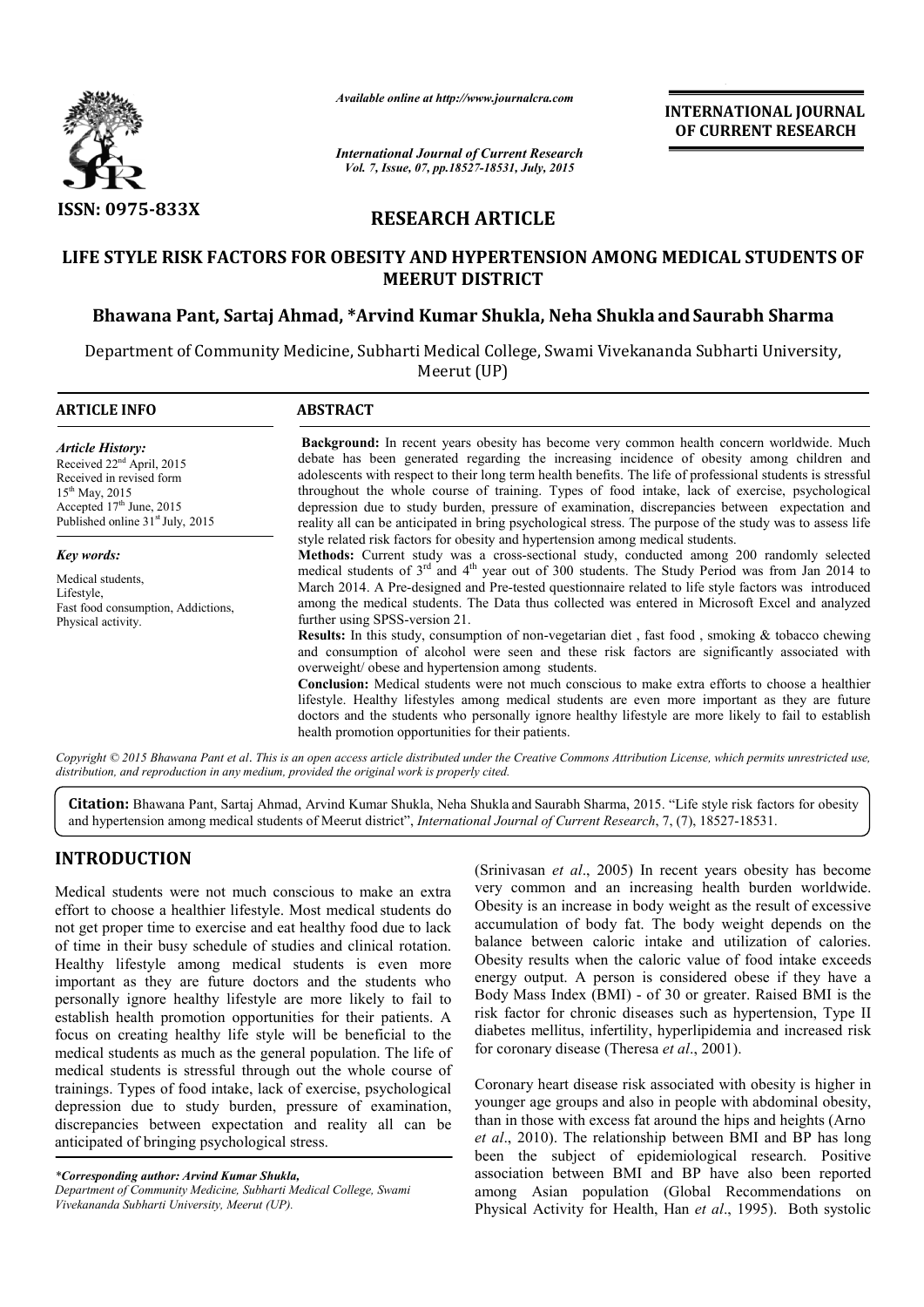and diastolic blood pressure increases with BMI and the obese are at higher risk of developing hypertension than lean individuals (Murray and Lopez, 1996). Prevention of obesity is always better than its treatment. Colleges can play a significant role in encouraging healthy behavior in students. There are few studies on the problem of overweight/obesity in college going students. Medical students are exposed to various factors, known, unknown for overweight/obesity. Therefore, this study was undertaken with the objective to find the proportion of overweight/obesity and hypertension among medical students and to identify various correlates associated with it.

Obesity and overweight in medical students is gradually becoming a health problem in many developing countries, including India as obesity appears to increase the risk of subsequent morbidity. It is difficult to reduce excessive weight in adults once it becomes established.

## **AIMS AND OBJECTIVES**

The objective of this study was to explore lifestyle risk behaviour and its consequences on health in terms of overweight/obesity and hypertension and we aimed at finding out the related factors like Non vegetarian food, fast food and lifestyle of a person contributing to the occurrence of these phenomenon among medical students.

## **MATERIALS AND METHODS**

A cross- sectional study was conducted among students of Subharti Medical College Meerut UP, between the period of January 2014 to March 2014. Among 300 students of 3<sup>rd</sup> and  $4<sup>th</sup>$  year, 200 were randomly selected for the study. The purpose of this study was to find out the life style related risk factors for obesity and hypertension among medical students. The study included self-administered questionnaire, which included

questions about their life style, dietary habits, type of diet, consumption of fast food/ junk food and soft drinks, habit of smoking, gutkha chewing, alcohol drinking and physical activity. For the health status, body mass index was calculated. Weight and height were measured and collected by the participants. Body mass index (BMI) was calculated as weight in kilograms divided by the square of height in meters. Body weight was recorded with the help of an adult portable weighing machine. These BMI values were then categorized into four categories, that is, 'under weight with BMI less than 18.5', 'normal weight with BMI between 18.5 to 24.9', 'overweight with BMI from 25 to 29.9', and 'obese with BMI more than 30'. (Gupta *et al*., 1995) Height was measured with stadiometer attached to horizontal platform. The blood pressure was recorded with the help of Sphygmomanometer and by using a standard cuff of 12.5 cm wide and sufficiently long to surround at least 2/3rd of upper arm in sitting position.

Sphygmomanometer was placed on a horizontal surface at a level of heart. In case blood pressure was above normal value, two readings were taken at an interval of 1 minute. Systolic blood pressure & Diastolic blood pressure were recorded at the brachial artery in the left arm. Adequate daily physical activity was defined as moderate to severe the physical activity of at least 60 min/day as recommended by Global recommendations on physical activity for Health, World Health Organization publication 2010 (Stamler *et al*., 1978). Data collected was entered in Microsoft Excel and analyzed further using SPSS version-21.

## **RESULTS**

A total of 200 medical students studied. Out of them, 85 (42.50%) of the participants were males and 115 (57.50%) were females. Maximum 127 (63.5%) students were 20 years and above.

**Table 1. Distribution of gender, age, dietary pattern, fast food, soft drink, tobacco & alcohol consumption and physical activity according BMI among medical students**

| Charecteristics            | Underweight    |               | Normal     |               | Overweight     |               | Total      |               | Chi-square   |
|----------------------------|----------------|---------------|------------|---------------|----------------|---------------|------------|---------------|--------------|
|                            | <b>FRE</b>     | $\frac{0}{0}$ | <b>FRE</b> | $\frac{0}{0}$ | <b>FRE</b>     | $\frac{0}{0}$ | <b>FRE</b> | $\frac{0}{0}$ | P-value      |
| Gender                     |                |               |            |               |                |               |            |               |              |
| Male                       | 8              | 44.4          | 57         | 36.8          | 20             | 74.1          | 85         | 42.5          | 13.12        |
| Female                     | 10             | 55.6          | 98         | 63.2          | $\overline{7}$ | 25.9          | 115        | 57.5          | 0.001        |
| Age                        |                |               |            |               |                |               |            |               |              |
| $<$ 20 yrs                 | 14             | 77.8          | 53         | 34.2          | 6              | 22.2          | 73         | 36.5          | 15.96        |
| $\geq$ 20yrs               | $\overline{4}$ | 22.2          | 102        | 65.8          | 21             | 77.8          | 127        | 63.5          | 0.0003       |
| Dietary habits/ patterns   |                |               |            |               |                |               |            |               |              |
| Vegetarian                 | 16             | 88.9          | 104        | 67.1          | 15             | 55.6          | 135        | 67.5          | 5.52         |
| Non-vegetarian             | $\overline{2}$ | 11.1          | 51         | 32.9          | 12             | 44.4          | 65         | 32.5          | $0.063$ (NS) |
| Fast food consumption      |                |               |            |               |                |               |            |               |              |
| $\leq$ 3 times in a week   | $\overline{7}$ | 38.9          | 109        | 70.3          | 8              | 29.6          | 128        | 64.0          | 20.64        |
| $\geq$ 3 times in a week   | 11             | 61.1          | 46         | 29.7          | 19             | 70.4          | 72         | 36.0          | < 0.0001     |
| Soft drink consumption     |                |               |            |               |                |               |            |               |              |
| $\leq$ 3 times in a week   | 5              | 27.8          | 97         | 62.6          | 6              | 22.2          | 112        | 56.0          | 20.53        |
| $\geq$ 3 times in a week   | 13             | 72.2          | 58         | 37.4          | 21             | 77.8          | 88         | 44.0          | < 0.0001     |
| Tobacco consumption        |                |               |            |               |                |               |            |               |              |
| Yes                        | $\overline{7}$ | 38.9          | 12         | 7.7           | 10             | 37.0          | 29         | 14.5          | 20.41        |
| No                         | 11             | 61.1          | 143        | 92.3          | 17             | 63.0          | 171        | 85.5          | < 0.0001     |
| Alcohol consumption        |                |               |            |               |                |               |            |               |              |
| Yes                        | 6              | 33.3          | 13         | 8.4           | 8              | 29.6          | 27         | 13.5          | 15.44        |
| No                         | 12             | 66.7          | 142        | 91.6          | 19             | 70.4          | 173        | 86.5          | 0.004        |
| Physical activities        |                |               |            |               |                |               |            |               |              |
| Life style sedentary       | 6              | 33.3          | 54         | 34.8          | 5              | 18.5          | 46         | 23.0          | 17.25        |
| Life style moderate        | 6              | 33.3          | 28         | 18.1          | 3              | 11.1          | 88         | 44.0          | 0.008        |
| Life style active          | 4              | 22.2          | 27         | 17.4          | $\overline{2}$ | 7.4           | 21         | 10.5          |              |
| No any physical activities | $\overline{2}$ | 11.1          | 46         | 29.7          | 17             | 63.0          | 65         | 32.5          |              |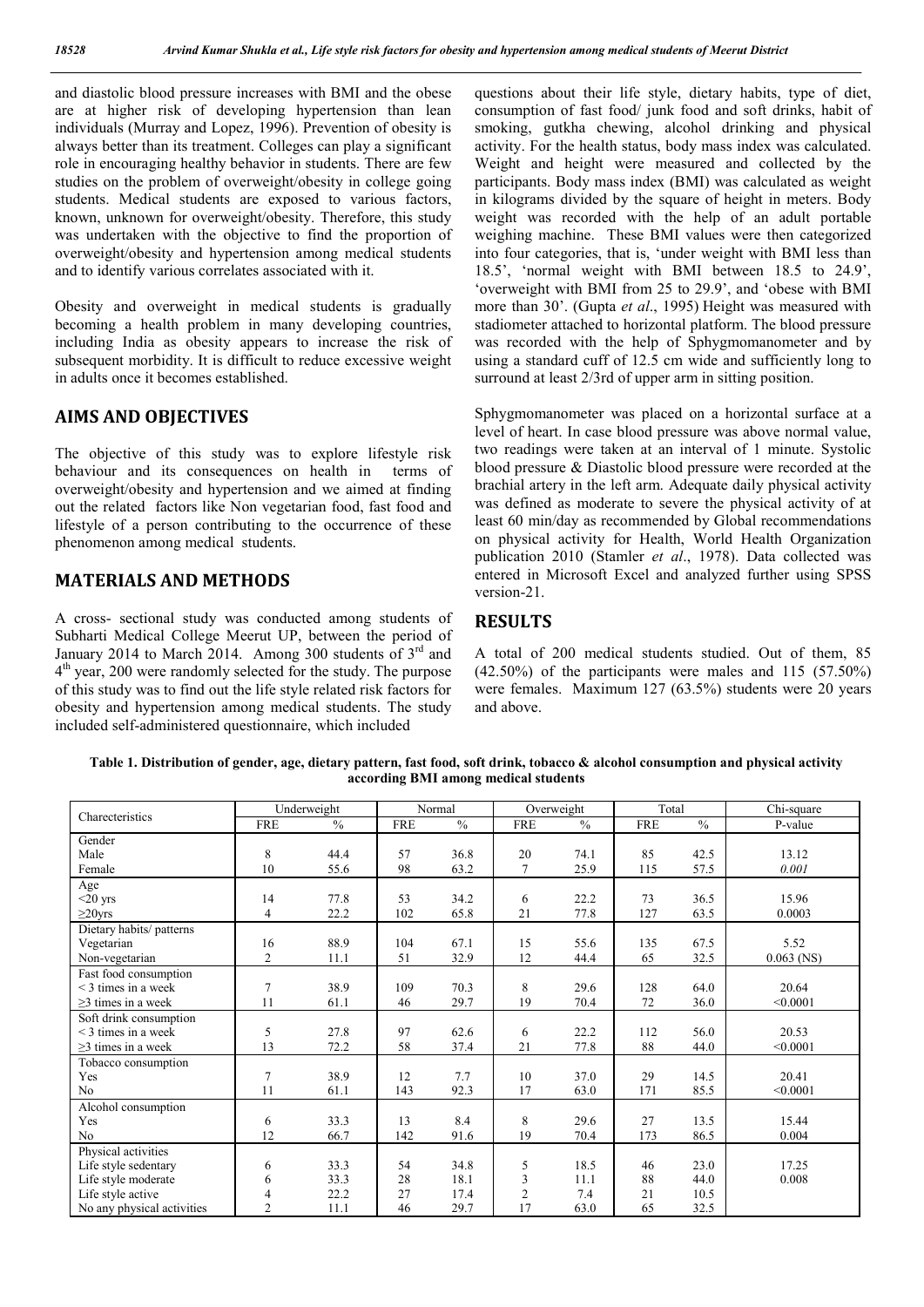| Charecteristics            | Hypertensive   |               |            | Non-hypertensive | Total      |               | $\overline{\text{Chi}}$ -square |
|----------------------------|----------------|---------------|------------|------------------|------------|---------------|---------------------------------|
|                            | <b>FRE</b>     | $\frac{0}{0}$ | <b>FRE</b> | $\frac{0}{0}$    | <b>FRE</b> | $\frac{0}{0}$ | P-value                         |
| Gender                     |                |               |            |                  |            |               |                                 |
| Male                       | 12             | 63.2          | 73         | 40.3             | 85         | 42.5          | 3.67                            |
| Female                     | $\overline{7}$ | 36.8          | 108        | 59.7             | 115        | 57.5          | $0.056$ (NS)                    |
| Age                        |                |               |            |                  |            |               |                                 |
| $<$ 20 yrs                 | $\overline{4}$ | 21.1          | 69         | 38.1             | 73         | 36.5          | 2.16                            |
| $\geq$ 20yrs               | 15             | 78.9          | 112        | 61.9             | 127        | 63.5          | $0.141$ (NS)                    |
| Dietary habits/ patterns   |                |               |            |                  |            |               |                                 |
| Vegetarian                 | 8              | 42.1          | 127        | 70.2             | 135        | 67.5          | 6.17                            |
| Non-vegetarian             | 11             | 57.9          | 54         | 29.8             | 65         | 32.5          | 0.013                           |
| Fast food consumption      |                |               |            |                  |            |               |                                 |
| $\leq$ 3 times in a week   | 6              | 31.6          | 122        | 67.4             | 128        | 64.0          | 9.578                           |
| $\geq$ 3 times in a week   | 13             | 68.4          | 59         | 32.6             | 72         | 36.0          | 0.002                           |
| Soft drink consumption     |                |               |            |                  |            |               |                                 |
| $\leq$ 3 times in a week   | 1              | 5.3           | 111        | 61.3             | 112        | 56.0          | 21.93                           |
| $\geq$ 3 times in a week   | 18             | 94.7          | 70         | 38.7             | 88         | 44.0          | < 0.0001                        |
| Tobacco consumption        |                |               |            |                  |            |               |                                 |
| Yes                        | 18             | 94.7          | 11         | 6.1              | 29         | 14.5          | 109.02                          |
| N <sub>0</sub>             | $\mathbf{1}$   | 5.3           | 170        | 93.9             | 171        | 85.5          | < 0.0001                        |
| Alcohol consumption        |                |               |            |                  |            |               |                                 |
| Yes                        | 16             | 84.2          | 11         | 6.1              | 27         | 13.5          | 89.89                           |
| N <sub>0</sub>             | 3              | 15.8          | 170        | 93.9             | 173        | 86.5          | < 0.0001                        |
| Physical activities        |                |               |            |                  |            |               |                                 |
| Life style sedentary       | $\overline{4}$ | 21.1          | 42         | 23.2             | 46         | 23.0          | 8.02                            |
| Life style moderate        | 4              | 21.1          | 84         | 46.4             | 88         | 44.0          | 0.045                           |
| Life style active          | 5              | 26.3          | 16         | 8.8              | 21         | 10.5          |                                 |
| No any physical activities | 6              | 31.6          | 59         | 32.6             | 65         | 32.5          |                                 |

**Table 2. Distribution of gender, age, dietary pattern, fast food, soft drink, tobacco & alcohol consumption and physical activity according hypertension among medical students**

135(67.50%) of students were vegetarian and 65(32.50%) were non-vegetarian. 128(64.00%) of the medical students consumed fast food less than three times in a week, 72(36.00%) fast food more than three times in a week. 112(14.00%) of the medical students consumed soft drinks less than three times in a week, 88(44.0%) consumed soft drinks more than three times in a week. 29 (14.5%) of the medical students were found to be exposed to currently smoking, out of them 11(05.50%) used cigarette smoking and 18(09.00%) were reported to be tobacco chewers in the form of PanMasala or gutkha chewing. 27 (13.5%) of the medical students admitted that they indulged in alcohol drinking.

Types of Various physical activities were found by the participants. 46(23.0%) sedentary, 88(44.00%) moderate, and 21(10.50%) medical students were engage in active physical activity. It was observed that 65(32.5%) were not indulging in any physical activity.

BMI of medical students was found to be 18 (9.00%) under weight, 155 (77.50%) normal weight, 21 (10.50%) over weight and 06 (3.00.%) obese. Hypertension was found 19 (09.50%) among the medical students.

#### **DISCUSSION**

A positive correlation between the age group 20 years and above and vegetarian diet schedule was found. In this study, (63.5%) students were 20 years and above and (32.50% ) were non-vegetarian. It is indicating a shift toward obesity among the young adults due to the non vegetarian and fast food consumption. A nutritional balanced and high dietary fibre should not only bring about a reduction in body weight but also beneficial for a many diseases. In this study, (64.00%) of the

medical students consumed fast food less than three times in a week and (36.00%) fast food more than three times in a week. (14.00%) of the medical students consumed soft drinks less than three times in a week and (44.0%) consumed soft drinks more than three times in a week. A significant relation between obesity/overweight and consumption of junk food was established in a study conducted among medical students of Malaysia. In their study, the prevalence of obesity was 15.2% and that of overweight was 21.8%. This increased prevalence was attributed to their increased junk food consumption. (Gopalakrishnan *et al*., 2012)

Good nutrition through proper diet is the foundation of good health. Diet should not only be adequate but also be balanced. Cheaper foods are not necessary less nutritious, e.g., green vegetables are cheaper but still are of greater nutritional value than costlier vegetables. For good health, vegetarianism is positively superior to non vegetarianism. Foods of animal origin increase the risk of development of cancer. Further to the risk of infection, fast and processed foods contain excess of salt, sugar fat and calories; all harmful to health. (Deodhar, 2008) Healthy dietary habits among medical students are even more important as they are future physicians and the students who personally ignore adopting healthy life style are more likely to fail to establish health promotion opportunities for their patients. (Sakamaki *et al*., 2005) In this study, (14.5%) of the medical students were found to be exposed to currently smoking, out of them (05.50%) used cigarette smoking and (09.00%) were reported to be tobacco chewers in the form of PanMasala or gutkha chewing. A study conducted by Lasker *et al*. (2010) suggested that current of smoking rate was observed  $(17.06\%)$  and  $(02.45\%)$  males admitted that they consumed alcohol daily. (Laskar *et al*., 2010) Even though smoking has been shown to be associated with general and abdominal obesity in some studies (Saarni *et al*., 2009)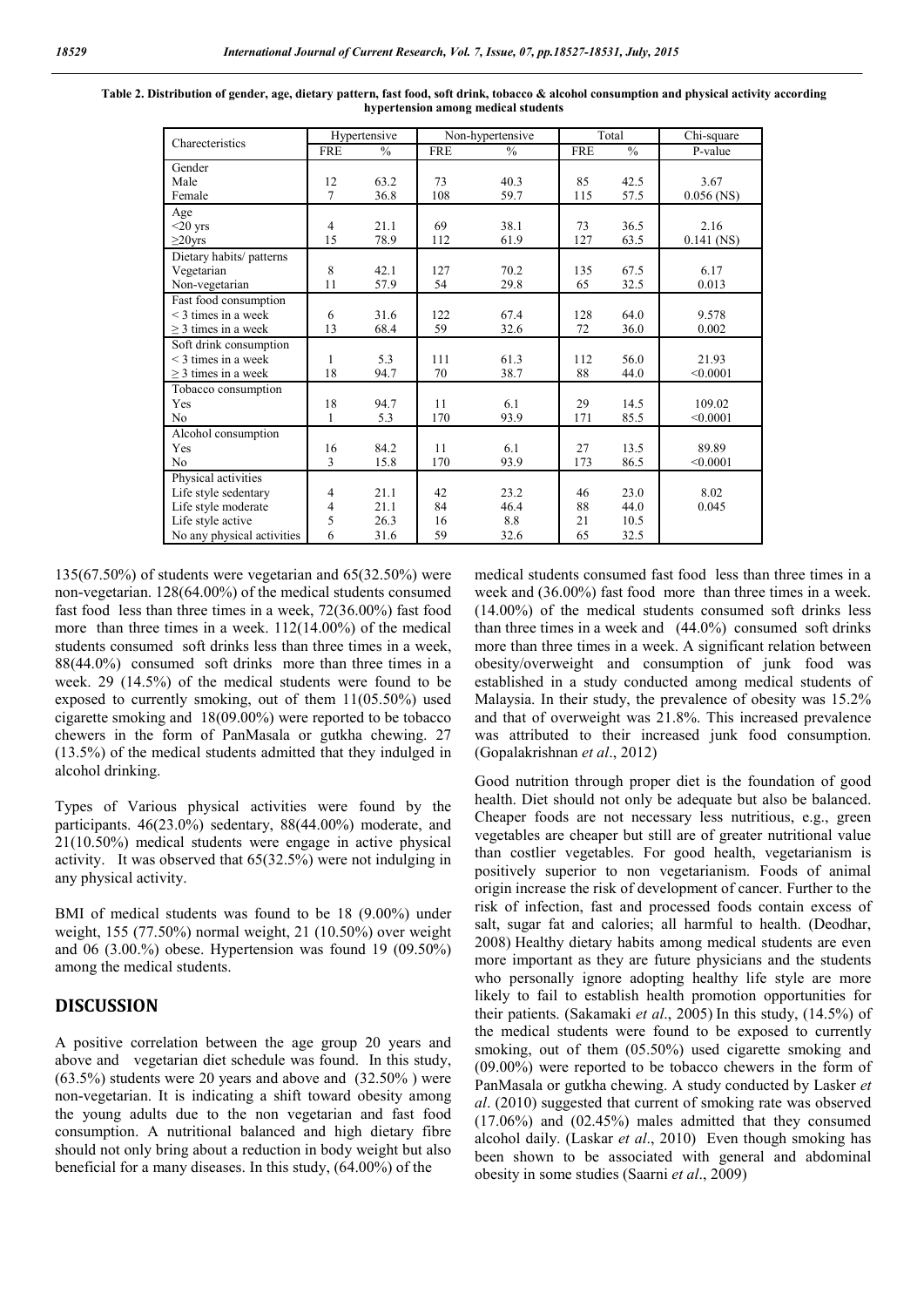In this current study, (13.5%) of the medical students admitted that they indulged in alcohol drinking. A study among randomly selected adults aged ≥18 years in Brazil showed that participants who consumed alcohol had a higher probability of being centrally obese among men and women (Lourenco *et al*., 2012). In this study, various physical activities were found by the participants.  $46(23.0\%)$  sedentary,  $88(44.00\%)$  moderate, and 21(10.50%) medical students were engage in active physical activity. It was observed that 65(32.5%) were not indulging in any physical activity.

This study suggested that there is a lack of health consciousness and awareness amongst the medical students and practicing unhealthy dietary habits and adopting modern lifestyle. There is a tendency towards sedentary lifestyle the young students. Inappropriate nutrition and physical inactivity increase the risk of diabetes, osteoporosis, obesity & cardiovascular disease unhealthy habits and addictions contribute to risk of developing the no communicable diseases. (Sebo *et al*., 2007). A study conducted by Wong ND *et al*. (2000) have shown sedentary lifestyles to be associated with an increased risk of cardiovascular diseases and a cause mortality. (Wong and Bassin, 2000) Physicians with impaired physical and mental health can have a direct impact on patient healthy care and safety. Physical activity, dietary habits and health behaviour among medical students are an important marker of how the public perceives harmful lifestyle behaviours. (Webb *et al*., 1998)

An increase in bodyweight and sedentary life style shows strong association with hypertension and others diseases among the youth. Non-communicable diseases have been strongly associated with unhealthy life style habits, including inappropriate diet, lack of exercise, smoking, and alcohol consumption. (Ignarro *et al*., 2007) Prevalence of body weight in medical students was found according to (BMI) under weight (9.00%), normal weight (77.50%), over weight  $(10.50\%)$  and obese  $(3.00\%)$  was found in our study. A study conducted by Banarjee Amitav *et al*. (2010) revealed that more than 20% of the medical students were overweight and obese. (Banarjee and Khatri, 2010) In the study conducted in Trivandrum Medical College, among 350 students, the prevalence of obesity was 25.71% and that of overweight was 24.57%. (Manojan *et al*., 2014) In the study conducted among 458 medical students of Kancheepuram district, prevalence of obesity was 8.6%. (Selvaraj and Sivaprakasam, 2013)

A study conducted in West Bengal in India among undergraduate medical students showed an overall prevalence of overweight 17.5% and prevalence of obesity was 3.4%. (Gupta *et al*., 2009) Another similar study by Chhabra *et al*. reported a prevalence of 11.7% overweight and two per cent obesity among medical students of Delhi. (Chhabra *et al*., 2006) In a study conducted in Kelantan by the Department of Medicine, University Sains Malaysia, out of 2,284 subjects over 20 years old, the overall prevalence of overweight and obesity was 21.3% and 4.5% respectively. (Mohamad *et al*., 1996) Boo NY *et al* conducted a study to determine the prevalence of obesity among medical students in a private medical school in Malaysia and found, similarly, that 30.1% of the students were overweight or obese, Malays and Indians

were more obese than the Chinese. (Boo *et al*., 2010) In Malaysia, Gopalakrishnan *et al*. (2012) found the prevalence of overweight and obesity to be 14.8% and 21.1% among medical students. (Gopalakrishnan *et al*., 2012) In this study, Hypertension was found (09.50%) among the medical students. A study conducted by Ahmad S *et al*. (2014) revealed that (09.02) hypertension was found among medical, dental and nursing students. (Ahmad *et al*., 2014) A study done by Bansal *et al*. (2012) reported that doctors are not able to take proper care of their health. Their study suggested that the proportion of doctors who suffer from lifestyle diseases seem to be 30%- 38% hypertensive, 38% were overweight. (Bansal *et al*., 2012) Physicians and medical student's personal lifestyle, habit and health behaviours have been shown to be associated with their prevention related counselling and screening practices with their patients. (Stiegler and Cunliffe, 2006) A study done by Baker *et al*. reported that the most important life style factors were responsible for obesity. (Baker *et al*., 2002)

#### **Conclusion**

Obesity is emerging as a serious problem throughout the world, not only among adults but also children, teenagers and young adults. The etiology of obesity is complex and is one of multiple causation. Like age, sex, genetic factors, physical inactivity, socioeconomic status, eating habits, smoking, alcohol. Medical education is stressful throughout the whole course of training. The amount of material to be absorbed, social isolation, pressure of examination, discrepancies between expectation and reality all can be anticipated to bring psychological stress. The professional students, including medical students are in a high risk side when obesity is concerned. Hence, this study was undertaken to find out the prevalence of overweight and obesity among undergraduate medical students. Our study concluded with the fact that the prevalence of obesity and overweight is increasing at an alarming rate of (10.50%) over weight and (3.00 %) obese out of 200 medical students of Meerut. This fact is really distressing because the health status of future doctors of our country, who in turn should lead our country into the lights of better health, is at risk. They should be the role models, but when their health status itself is at stake it is really a matter of disappointment. This negligence may lead to several serious diseases like diabetes, increased blood pressure, stroke, etc. It is high time to think about it and make changes in their lifestyle to have a healthy future. Also the findings of the study helped us to modify and enhance the IEC strategy to intervene the students at risk and promoting the students with existing healthy life style.

**Source(s) of support:** nil

**Conflicting Interest:** nil

**Prior publication:** nil

**Ethical clearance:** permitted

**Acknowledgement:** Nil

#### **REFERENCES**

Ahmad S, Srivastava A, Goel K, Bansal R, Pant B, Parashar P, Goel P. Association of Health Status with Dietary Habits